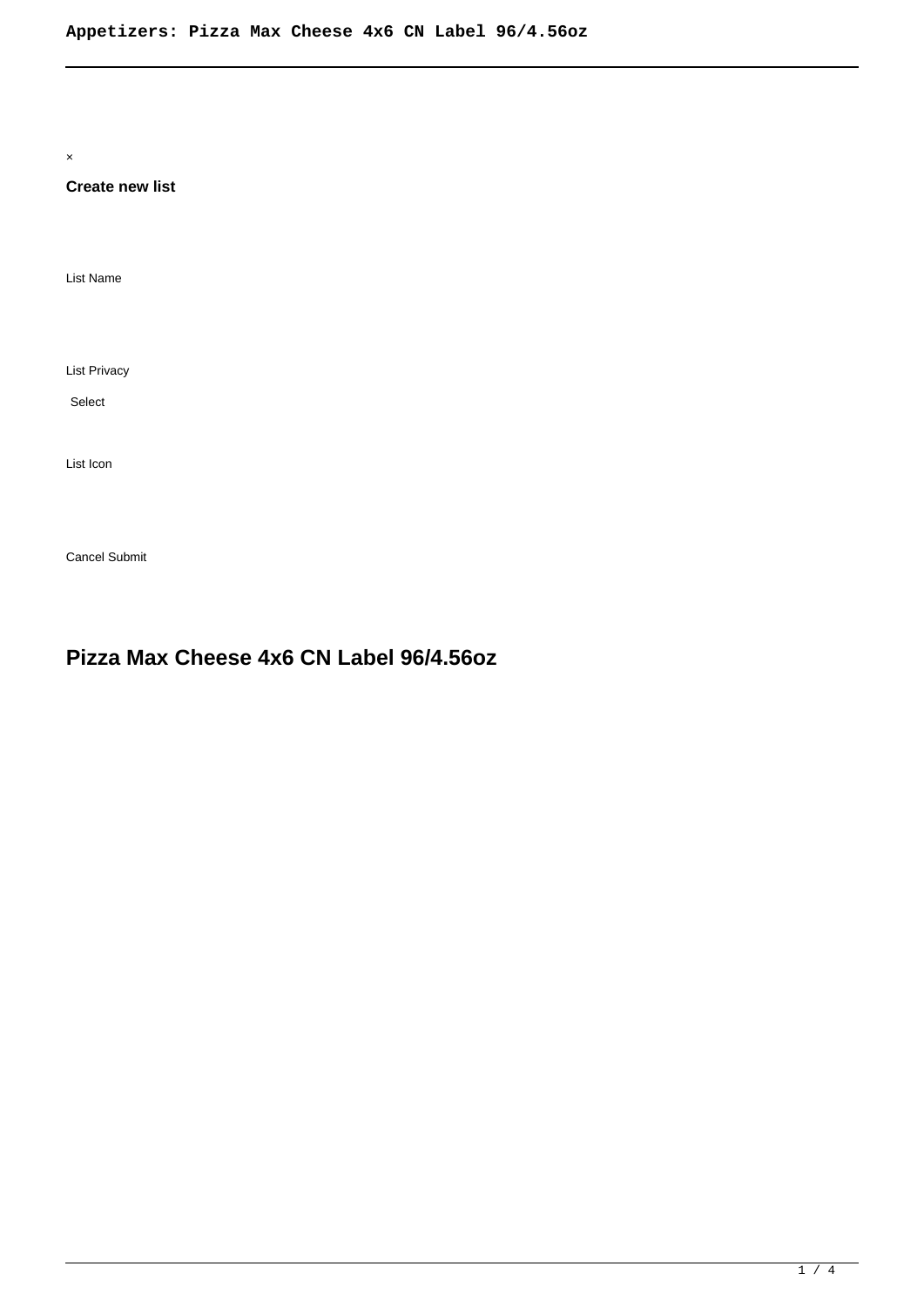

Rating: Not Rated Yet [Ask a question about this product](https://summitenterprises.net/index.php?option=com_virtuemart&view=productdetails&task=askquestion&virtuemart_product_id=533&virtuemart_category_id=129&tmpl=component)

Description

Add to list

• Wishlist Wishlist

Login to create your own lists

Compare Remove [View Compare](/component/vm2wishlists/compare)

Classification: Pies/Pastries/Pizzas/Quiches - Savoury (Frozen) - (10000248)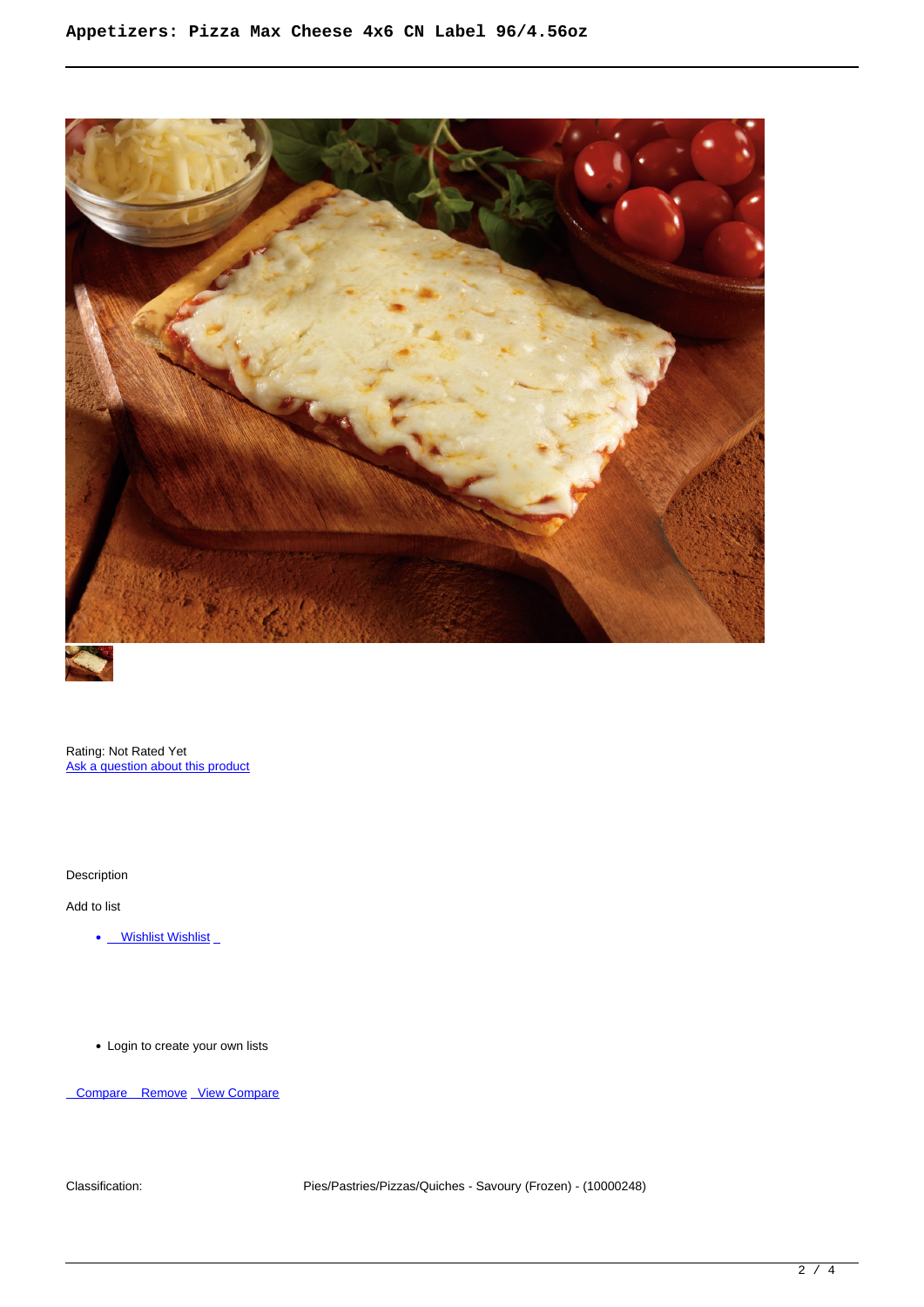Storage Temp:  $-10^{\circ}$ F to +10<sup>°</sup>F<br>Pallet Configuration:  $\overline{1}$  Ti: 8 Hi: 6 Pallet Configuration: Serving Size: 1<br>
Servings Per Container: 1 96 Servings Per Container:

# Dimensions (HxWxD): 10.38 x 12.88 x 17.38 Inches<br>Weight Gross / Net: 30.3 Pounds / 27.36 Pounds Weight Gross / Net: 30.3 Pounds / 27.36 Pounds<br>Origin: (US) UNITED STATES (US) UNITED STATES

### **[Features and Benefits](https://dotfoods.syncpdi.com/sync_pdi/servlet/ItemDynSpec?InstanceID=9c6e678cdec83538c880e1b567dd3ac9&ID=dotfoods&DI=446087&USER=Summit_Enterprises [AT] yahoo [DOT] com#marketing)**

| Features:                | Traditional 4x6 school pizza provides 2 equivalent grains and 2<br>meat/meat alternates, 1/8 cup veg. Made with 51% Whole grain.                                                                                                                                                                                                                                                                                            |
|--------------------------|-----------------------------------------------------------------------------------------------------------------------------------------------------------------------------------------------------------------------------------------------------------------------------------------------------------------------------------------------------------------------------------------------------------------------------|
| Preparation and Cooking: | Baking - Note: Ovens will vary so please adjust time and temperature<br>accordingly. Refrigerate or discard any unused portion. Convection<br>oven: Bake at 375°F. Bake on parchment lined pan 12 to 17 minutes or<br>until internal temperature reaches a minimum of 165°F. Conventional<br>oven: Bake at 400°F. Bake on parchment lined pan 12 to 17 minutes or<br>until internal temperature reaches a minimum of 165°F. |
| Serving Suggestions:     | Main menu entrée at schools.                                                                                                                                                                                                                                                                                                                                                                                                |
| Storage:                 | Follow the Food code                                                                                                                                                                                                                                                                                                                                                                                                        |

#### **[Nutritionals and Ingredients](https://dotfoods.syncpdi.com/sync_pdi/servlet/ItemDynSpec?InstanceID=9c6e678cdec83538c880e1b567dd3ac9&ID=dotfoods&DI=446087&USER=Summit_Enterprises [AT] yahoo [DOT] com#nutrition)**

Nutrition Facts Serving Size 1 piece Servings Per Container 96 Amount Per Serving

% Daily Value\*

(-) Information is currently not available for this nutrient.

\* Percent Daily Values are based on a 2,000 calorie diet. Your daily values may be higher or lower depending on your calorie needs:\*\*

\*\* Percent Daily Values listed below are intended for adults and children over 4 years of age. Foods represented or purported to be for use by infants, children less than 4 years of age, pregnant women, or lactating women shall use the RDI's that are specified for the intended group provided by the FDA.

| Calories: | 2,000              | 2,500              |
|-----------|--------------------|--------------------|
| Less than | 65g                | 80a                |
| Less than | 20 <sub>g</sub>    | 25 <sub>q</sub>    |
| Less than | 300 <sub>mg</sub>  | 300 <sub>mq</sub>  |
| Less than | 2400 <sub>mq</sub> | 2400mg             |
|           | 3500 <sub>mq</sub> | 3500 <sub>mg</sub> |
|           | 300 <sub>mq</sub>  | 375 <sub>mg</sub>  |
|           | 25 <sub>mq</sub>   | 30 <sub>mq</sub>   |
|           |                    |                    |

Calories per gram:

Fat 9·Carbohydrate 4·Protein 4